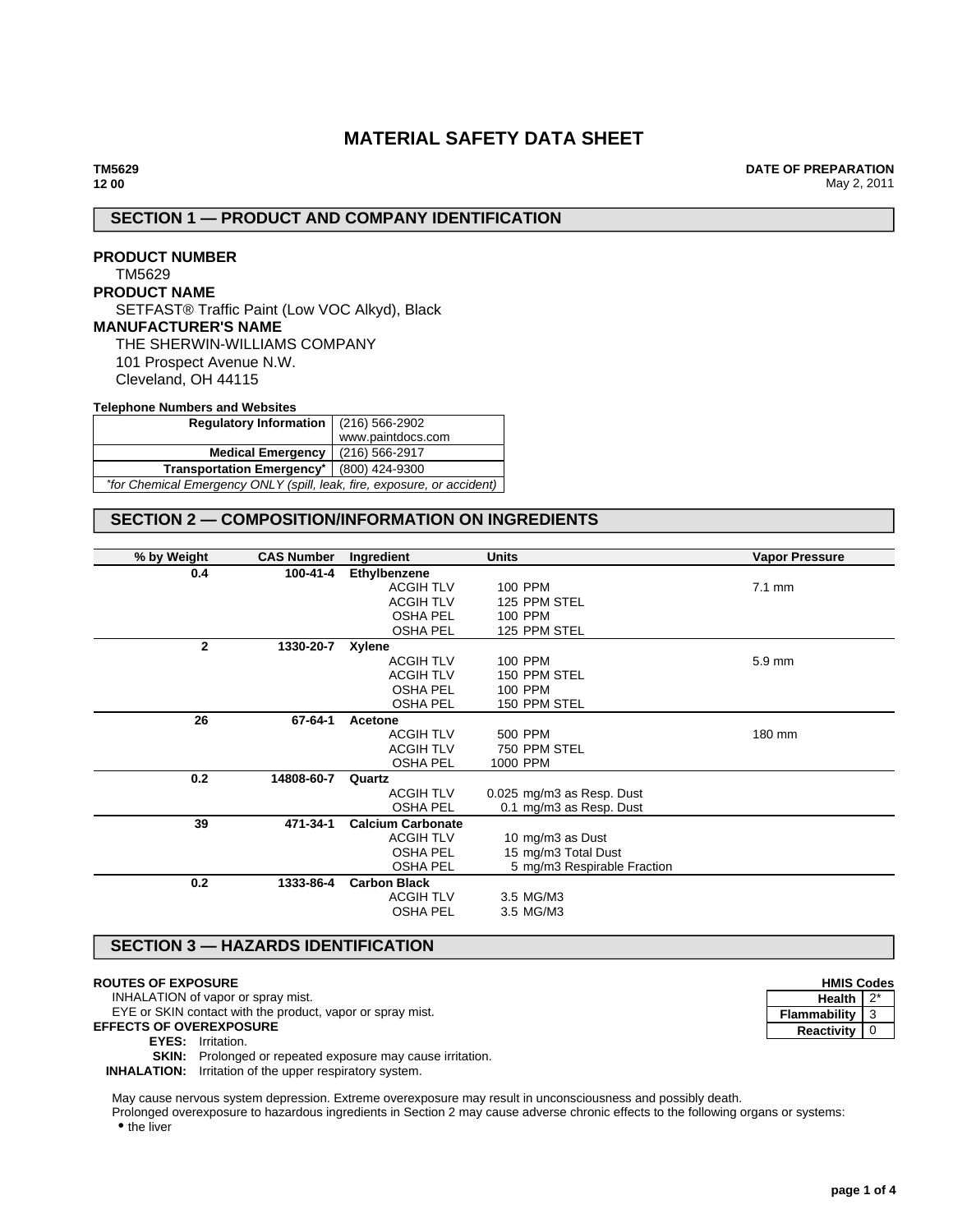- the urinary system
- the reproductive system

### **SIGNS AND SYMPTOMS OF OVEREXPOSURE**

Headache, dizziness, nausea, and loss of coordination are indications of excessive exposure to vapors or spray mists. Redness and itching or burning sensation may indicate eye or excessive skin exposure.

### **MEDICAL CONDITIONS AGGRAVATED BY EXPOSURE**

None generally recognized.

### **CANCER INFORMATION**

For complete discussion of toxicology data refer to Section 11.

### **SECTION 4 — FIRST AID MEASURES**

**EYES:** Flush eyes with large amounts of water for 15 minutes. Get medical attention.

- **SKIN:** Wash affected area thoroughly with soap and water.
	- Remove contaminated clothing and launder before re-use.
- **INHALATION:** If affected, remove from exposure. Restore breathing. Keep warm and quiet.

**INGESTION:** Do not induce vomiting. Get medical attention immediately.

### **SECTION 5 — FIRE FIGHTING MEASURES**

| <b>FLASH POINT</b> |      | <b>FLAMMABILITY CLASSIFICATION</b>                          |
|--------------------|------|-------------------------------------------------------------|
| 1 °F PMCC          | 12.8 | RED LABEL -- Extremely Flammable, Flash below 21 °F (-6 °C) |

#### **EXTINGUISHING MEDIA**

Carbon Dioxide, Dry Chemical, Foam

#### **UNUSUAL FIRE AND EXPLOSION HAZARDS**

Closed containers may explode when exposed to extreme heat.

Application to hot surfaces requires special precautions.

During emergency conditions overexposure to decomposition products may cause a health hazard. Symptoms may not be immediately apparent. Obtain medical attention.

#### **SPECIAL FIRE FIGHTING PROCEDURES**

Full protective equipment including self-contained breathing apparatus should be used.

Water spray may be ineffective. If water is used, fog nozzles are preferable. Water may be used to cool closed containers to prevent pressure build-up and possible autoignition or explosion when exposed to extreme heat.

### **SECTION 6 — ACCIDENTAL RELEASE MEASURES**

#### **STEPS TO BE TAKEN IN CASE MATERIAL IS RELEASED OR SPILLED**

Remove all sources of ignition. Ventilate the area. Remove with inert absorbent.

# **SECTION 7 — HANDLING AND STORAGE**

### **STORAGE CATEGORY**

DOL Storage Class IB

### **PRECAUTIONS TO BE TAKEN IN HANDLING AND STORAGE**

Contents are EXTREMELY FLAMMABLE. Keep away from heat, sparks, and open flame. Vapors will accumulate readily and may ignite explosively.

During use and until all vapors are gone: Keep area ventilated - Do not smoke - Extinguish all flames, pilot lights, and heaters - Turn off stoves, electric tools and appliances, and any other sources of ignition.

Consult NFPA Code. Use approved Bonding and Grounding procedures.

Keep container closed when not in use. Transfer only to approved containers with complete and appropriate labeling. Do not take internally. Keep out of the reach of children.

### **SECTION 8 — EXPOSURE CONTROLS/PERSONAL PROTECTION**

### **PRECAUTIONS TO BE TAKEN IN USE**

Use only with adequate ventilation.

Avoid contact with skin and eyes. Avoid breathing vapor and spray mist.

Wash hands after using.

This coating may contain materials classified as nuisance particulates (listed "as Dust" in Section 2) which may be present at hazardous levels only during sanding or abrading of the dried film. If no specific dusts are listed in Section 2, the applicable limits for nuisance dusts are ACGIH TLV 10 mg/m3 (total dust), 3 mg/m3 (respirable fraction), OSHA PEL 15 mg/m3 (total dust), 5 mg/m3 (respirable fraction).

#### **VENTILATION**

Local exhaust preferable. General exhaust acceptable if the exposure to materials in Section 2 is maintained below applicable exposure limits. Refer to OSHA Standards 1910.94, 1910.107, 1910.108.

#### **RESPIRATORY PROTECTION**

If personal exposure cannot be controlled below applicable limits by ventilation, wear a properly fitted organic vapor/particulate respirator approved by NIOSH/MSHA for protection against materials in Section 2.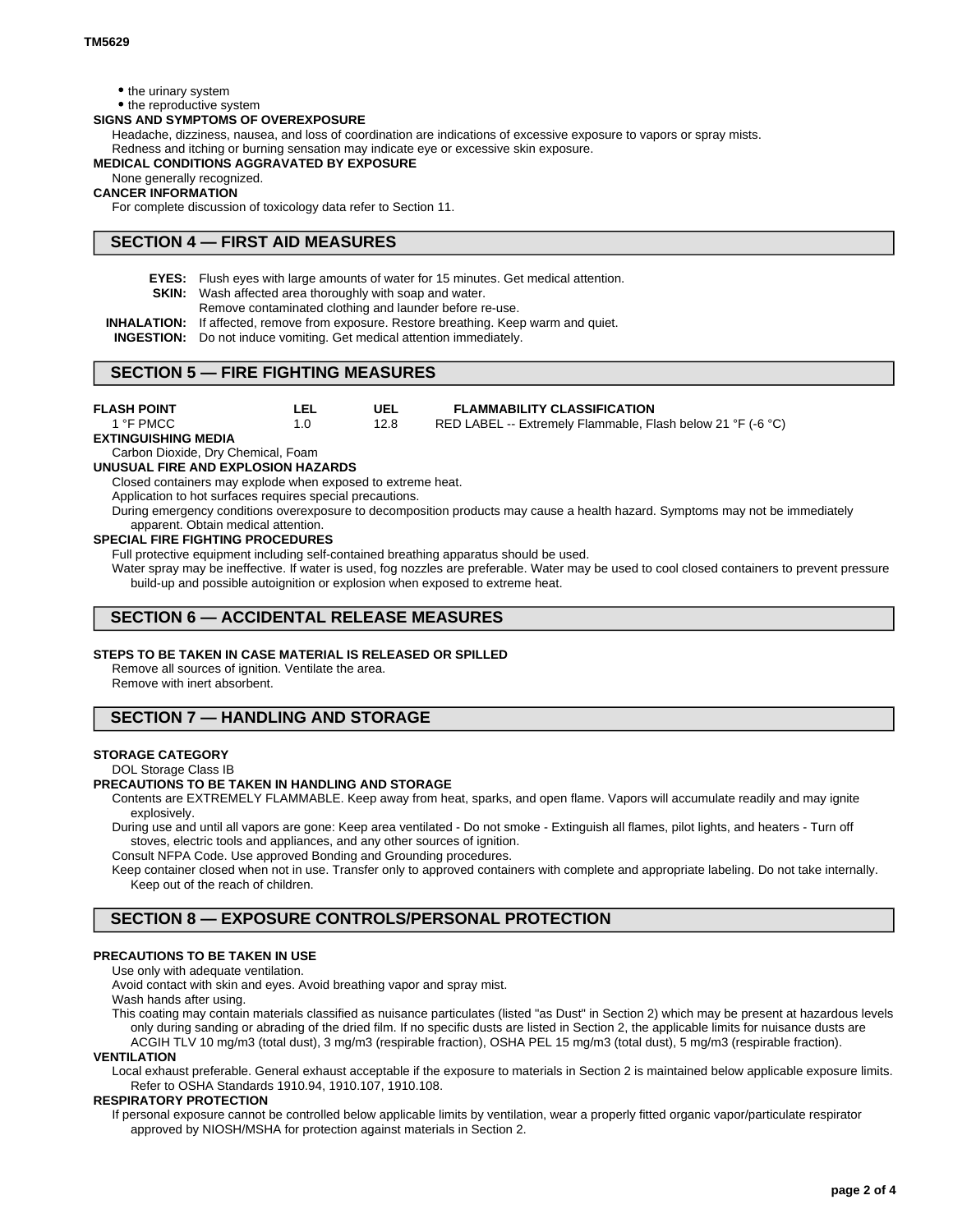When sanding or abrading the dried film, wear a dust/mist respirator approved by NIOSH/MSHA for dust which may be generated from this product, underlying paint, or the abrasive.

### **PROTECTIVE GLOVES**

Wear gloves which are recommended by glove supplier for protection against materials in Section 2.

### **EYE PROTECTION**

Wear safety spectacles with unperforated sideshields.

### **OTHER PRECAUTIONS**

Intentional misuse by deliberately concentrating and inhaling the contents can be harmful or fatal.

### **SECTION 9 — PHYSICAL AND CHEMICAL PROPERTIES**

| <b>PRODUCT WEIGHT</b> 11.50 lb/gal                                |                    | 1378 g/l                                                    |  |  |
|-------------------------------------------------------------------|--------------------|-------------------------------------------------------------|--|--|
| <b>SPECIFIC GRAVITY 1.38</b>                                      |                    |                                                             |  |  |
| <b>BOILING POINT</b> $132 - 292$ °F                               |                    | 55 - 144 °C                                                 |  |  |
| <b>MELTING POINT</b> Not Available                                |                    |                                                             |  |  |
| <b>VOLATILE VOLUME</b> 49%                                        |                    |                                                             |  |  |
| <b>EVAPORATION RATE</b> Slower than ether                         |                    |                                                             |  |  |
| <b>VAPOR DENSITY</b> Heavier than air                             |                    |                                                             |  |  |
| <b>SOLUBILITY IN WATER N.A.</b>                                   |                    |                                                             |  |  |
| <b>VOLATILE ORGANIC COMPOUNDS (VOC Theoretical - As Packaged)</b> |                    |                                                             |  |  |
|                                                                   |                    | 0.65 lb/gal 77 g/l Less Water and Federally Exempt Solvents |  |  |
| $0.35$ lb/gal                                                     | 42 g/l Emitted VOC |                                                             |  |  |

## **SECTION 10 — STABILITY AND REACTIVITY**

**STABILITY — Stable CONDITIONS TO AVOID** None known. **INCOMPATIBILITY** None known. **HAZARDOUS DECOMPOSITION PRODUCTS** By fire: Carbon Dioxide, Carbon Monoxide **HAZARDOUS POLYMERIZATION**

Will not occur

# **SECTION 11 — TOXICOLOGICAL INFORMATION**

### **CHRONIC HEALTH HAZARDS**

Reports have associated repeated and prolonged overexposure to solvents with permanent brain and nervous system damage. Ethylbenzene is classified by IARC as possibly carcinogenic to humans (2B) based on inadequate evidence in humans and sufficient evidence in laboratory animals. Lifetime inhalation exposure of rats and mice to high ethylbenzene concentrations resulted in increases in certain types of cancer, including kidney tumors in rats and lung and liver tumors in mice. These effects were not observed in animals exposed to lower concentrations. There is no evidence that ethylbenzene causes cancer in humans.

Crystalline Silica (Quartz, Cristobalite) is listed by IARC and NTP. Long term exposure to high levels of silica dust, which can occur only when sanding or abrading the dry film, may cause lung damage (silicosis) and possibly cancer.

Carbon Black is classified by IARC as possibly carcinogenic to humans (group 2B) based on experimental animal data, however, there is insufficient evidence in humans for its carcinogenicity.

#### **TOXICOLOGY DATA**

| <b>CAS No.</b> | <b>Ingredient Name</b>   |          |     |               |  |
|----------------|--------------------------|----------|-----|---------------|--|
| 100-41-4       | Ethylbenzene             |          |     |               |  |
|                |                          | LC50 RAT | 4HR | Not Available |  |
|                |                          | LD50 RAT |     | 3500 mg/kg    |  |
| 1330-20-7      | <b>Xylene</b>            |          |     |               |  |
|                |                          | LC50 RAT | 4HR | 5000 ppm      |  |
|                |                          | LD50 RAT |     | 4300 mg/kg    |  |
| 67-64-1        | <b>Acetone</b>           |          |     |               |  |
|                |                          | LC50 RAT | 4HR | Not Available |  |
|                |                          | LD50 RAT |     | 5800 mg/kg    |  |
| 14808-60-7     | Quartz                   |          |     |               |  |
|                |                          | LC50 RAT | 4HR | Not Available |  |
|                |                          | LD50 RAT |     | Not Available |  |
| 471-34-1       | <b>Calcium Carbonate</b> |          |     |               |  |
|                |                          | LC50 RAT | 4HR | Not Available |  |
|                |                          | LD50 RAT |     | Not Available |  |
| 1333-86-4      | <b>Carbon Black</b>      |          |     |               |  |
|                |                          | LC50 RAT | 4HR | Not Available |  |
|                |                          | LD50 RAT |     | Not Available |  |